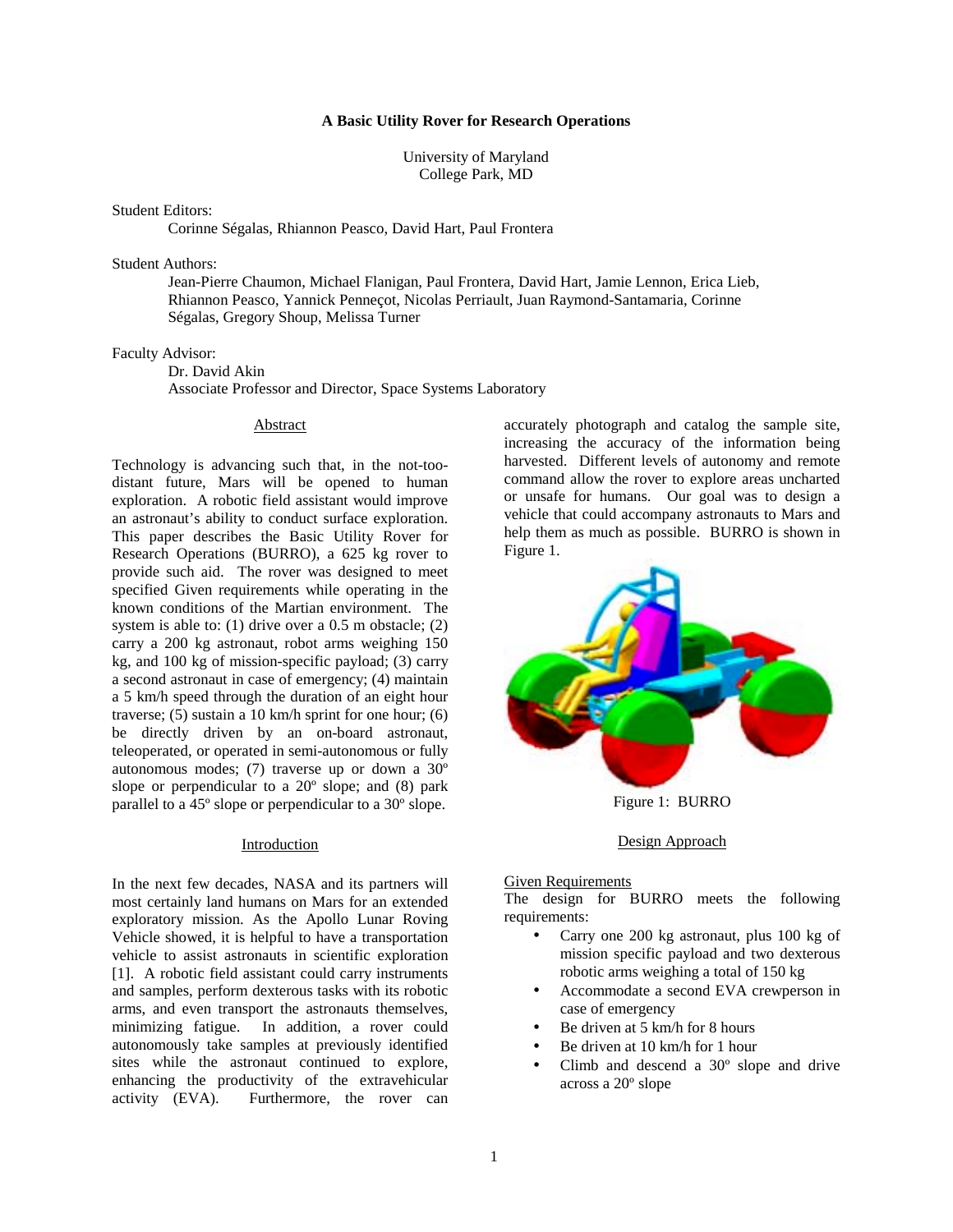- Remain statically stable while parallel to a 45º slope or perpendicular to a 30º slope
- Drive over a 0.5 m obstacle
- Be driven directly by an on-board astronaut, teleoperated, or operated in semiautonomous or fully autonomous modes.

## Derived Requirements

The specifications outlined above led to the development of further assumptions:

- All missions are performed by a pair of rover/astronaut teams
- All samples must fit inside the allotted science trays
- The base provides maintenance and storage facilities for the rover
- The batteries are rechargeable by the base power supply
- Both astronauts can successfully return to base in the case of one rover or one astronaut becoming incapacitated.

## Martian Environment

Known characteristics of the Martian environment also drove our design, and are presented here [2]:

- Highly abrasive dust requires all moving parts to be sealed
- Temperatures ranging from -80ºC to 0ºC require systems to be thermally insulated
- Extremely low pressure requires astronaut life support systems
- Nighttime carbon dioxide frost requires electronics to be sealed and heated
- The terrain ranges from hard rock to drift material
- The gravitational field strength of Mars is 3/8 that of Earth.

## Mass Budget

The total mass of a fully-loaded system is just under 1000kg (Table 1).

| <b>ELEMENT</b>                    | <b>MASS</b> |
|-----------------------------------|-------------|
| Science Payload and Tools         | $30.2$ kg   |
| Wheels $+$ Drivetrain (each)      | $45.0$ kg   |
| Frame (including suspension)      | 155.0 kg    |
| Seat                              | $24.0$ kg   |
| Robotic Arms                      | 150.0 kg    |
| Power and Thermal Control         | 140.4 kg    |
| Scientific Payload (fully loaded) | $100.0$ kg  |
| Astronaut + PLSS                  | 200.0 kg    |
| Total                             | 979.6 kg    |

#### Table 1: Mass budget for BURRO

## Design Scenarios

The design requirements and derived assumptions led to the development of a nominal mission and an emergency scenario.

## *Reference Mission*

The reference mission describes nominal astronautrover operations. An 8-hour mission consisting of one-hour legs, each composed of forty minutes of travel followed by twenty minutes of scientific data collection. Three of these legs are up a 30º inclination, three are down the same slope, and two are across flat ground.

## *Emergency Scenario*

The emergency mission is contrived to highlight the Given requirements, and is thus a worst-case scenario. This mission is proceeding normally, with the rover traveling for 4 hours at 5 km/h without science stops. At 20 km out, it turns around and starts back at the same speed. Having completed two more hours of travel, an emergency arises that requires a sprint back to base at 10 km/h.

## Structure

Three things drove the structural design of BURRO. First, the rover had to fulfill all Given requirements. Second, the design should maximize functionality. Finally, the rover should be reliable and durable since spare parts will not be readily available. Vehicle layout focused on situating tools and instruments within the workspace of a space-suited astronaut. The astronaut can easily board the rover and ride in comfort. In addition, the astronaut's seat is located at the front of the vehicle to provide maximum forward visibility. The deck space is all within arm's length and provides substantial storage volume and work area. The robotic arms are attached to the rear of the vehicle to provide a large work envelope.

A square footprint was selected to provide vehicle stability in rough terrain. All large rover systems are located low in the body to enhance this stability. A 2.0 m length was selected to provide adequate clearance between the wheels and ensure sufficient structural volume for rover systems and payload. The main body section is tapered to allow for a 45º steering arc for each wheel. This feature, in conjunction with four wheel steering, adds the ability to turn in place, avoiding an obstacle directly in front of the rover. The main body section is 2 m in length and 1.6 m wide at mid-body, but tapers to 1.1 m between the wheels to the fore and aft.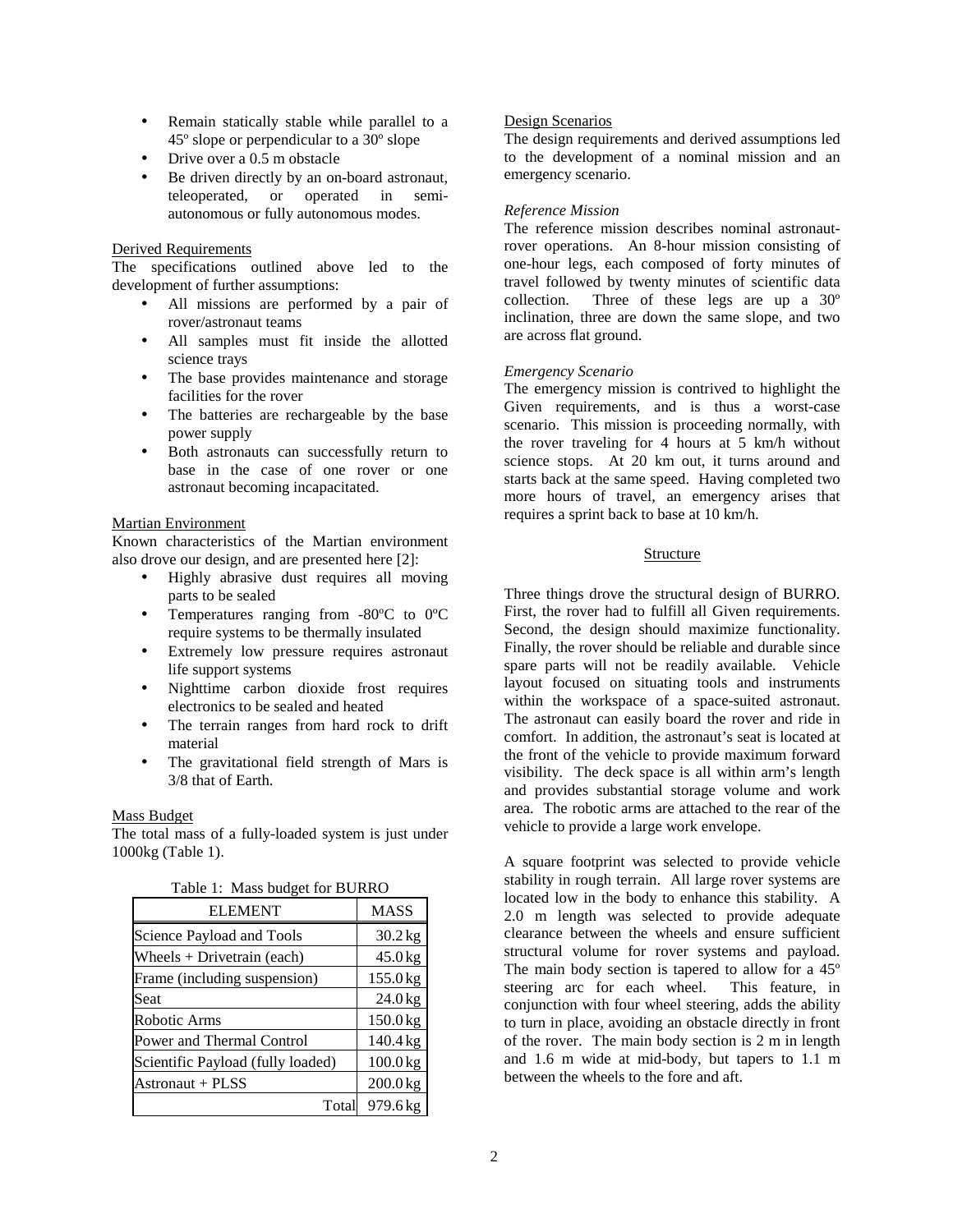Structural material selection was made in keeping with three priorities. First, the rover must be able to withstand a worst-case impact (0.5 m obstacle at 10 km/h) and maintain structural integrity. Second, the frame must be able to withstand continuous bending and vibrational loadings while in motion. Finally, the rover must be relatively light and easy to transport. Hollow 5 cm 7075 Aluminum was selected for its properties of high strength to weight ratio, adequate fatigue life, availability, and ease of manufacturing. Encasing the aluminum frame will be paneled shell built of a composite material.

## Suspension

The objective of the suspension is to maintain continuous contact between the wheels and the ground. This will provide efficient power transfer from the drive system and a stable ride. A trade study was conducted between the six-wheel Rocker-Bogey style of suspension and a four-wheel independent suspension system. Although the former has been used on recent Martian rovers, it is not readily adaptable to our larger, faster-moving vehicle. Although the Rocker-Bogey system has proven its ability to clear obstacles in excess of twice the diameter of the wheel, this capability has only been proven in quasi-static conditions. In contrast, a properly designed four-wheel independent suspension demonstrates good dynamic stability. In addition, the six wheels of the Rocker-Bogey suspension system add mass and complexity to the drive and control systems. As a result, a four-wheel independent suspension is implemented. Since the center of gravity has been located low on the vehicle, we are able to use a 1.1 m wheel diameter to clear the specified 0.5 m obstacle at design speed, as BURRO is shown doing in Figure 2.

The suspension damping system is tunable to provide an optimal ride in all terrain and loading conditions. This is accomplished through utilization of multiple sensors by the control system to determine the required damping coefficient and accordingly adjust the damping with a magneto-rheological fluid [3]. The suspension has 50 cm of total vertical deflection.

## Wheels

As discussed above, the wheels have a 1.1 m diameter. The wheel width of 0.35 m was selected to accommodate the motor and geartrain internally while limiting wheel sinkage.



Figure 2: Rover navigating 0.5 m obstacle

The design incorporates moderate compliance to achieve a number of performance goals. Compliance in the wheels aids traction and handling on hard surfaces and adds a small amount of additional suspension. The criteria for material selection were an extended fatigue life and a high strength to weight ratio. Woven IM7 carbon fiber was chosen for its small fiber diameter and high-density wrap, which mitigates the common failure modes of composite structures, namely delamination and matrix cracking. This material is resistant to the extreme temperature changes present in the Martial environment. The wheel tread is wrapped with Aramid fiber to increase traction and protect the wheels from puncture.

The basic shape of the wheel is a toroid, as can be seen in Figure 3, supported by an internal structure that is tapered to allow a  $45^\circ$  turning angle on the wheels.



Figure 3: Wheel and suspension detail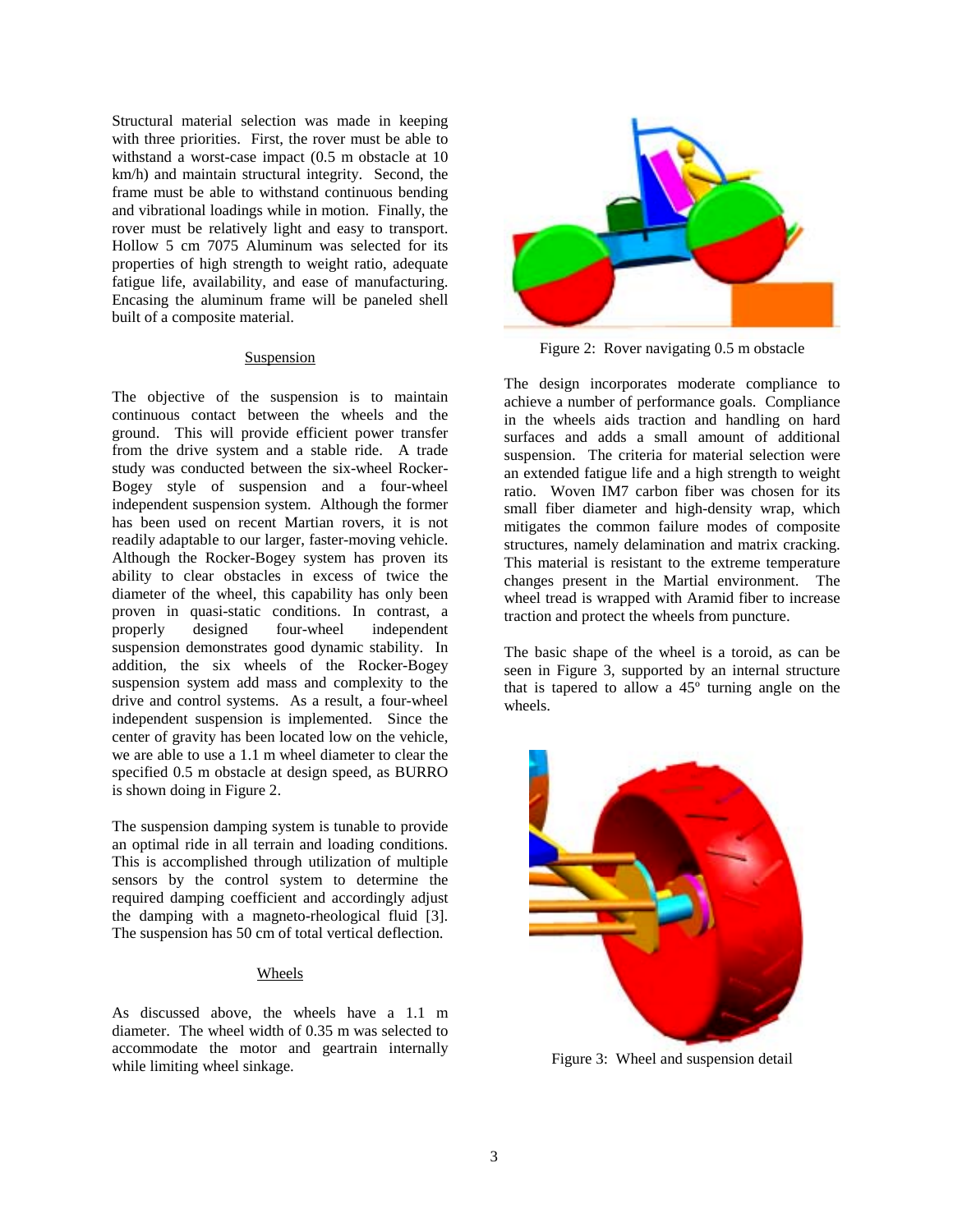### **Steering**

BURRO employs full Ackermann steering to reduce dragging of the inside wheel, which helps maintain traction in turns. Full Ackermann steering is accomplished through independent actuation of each wheel. To minimize the torque required for steering, the kingpin axis is located at the center of the wheel. A linear actuator secured to the suspension drives a 30 cm steering arm to provide the necessary torque. This can be seen in Figure 4.



Figure 4: Four-wheel independent suspension

# Brakes

We will use a regenerative braking system as our main source of stopping. The motors are run in reverse, which has the effect of recharging the batteries. We will also utilize an auxiliary parking brake, similar in design to that on a car, when the rover is stopped on a slope or in case of emergency. Braking software will calculate the force required to stop the motors based on the relationship between the current speed of the motor and the weight load on the rover.

## Drivetrain Specification

The operating environment and the specifics of wheel geometry and loading drive the motor and drivetrain selection. For the purposes of this analysis, the operating environment is described by soil properties and terrain inclination. The general geometry of the wheel as outlined above will be used in this analysis. Finally, the wheel loading is influenced by the weight of the rover and varies as weight is transferred between wheels due to suspension action.

The soil on Mars varies from rock to a drift material similar to fine sand. The only broad category of soil unlikely to be encountered by the rover is mud. Thus strong parallels exist between soil types to be encountered on Mars and soil types that can be found on Earth. There are no inherent differences in the soil types between Earth and Mars that would preclude the application of standard soil description techniques to the Martian environment. In fact, many of the experimentally developed relationships used to describe wheel and soil interactions are most successful in predicting performance in dry soil types.

Empirical testing conducted by Bekker found the relationship for rolling resistance shown in equation (1).

$$
R = \frac{0.87}{(b \times k)^{\frac{1}{2}}} \times \frac{W^{\frac{3}{2}}}{D^{\frac{3}{4}}},
$$
 (1)

where R is the rolling resistance in pounds-force, b is the wheel width in inches, k is the soil cohesion coefficient in pounds per square inch, W is the wheel loading in pounds-force, and D is the wheel diameter in inches [4].

Fortunately, the Viking probes performed the necessary tests to determine soil coefficients for the Martian environment. The soil types sampled by the Viking probes are divided into three basic types: drift, blocky, and rock. As expected, operation in drift produces the highest rolling resistance, since the soil cohesion is minimal.

The remaining variable for the rolling resistance equation is the wheel loading. Because the rover does always operate on level ground, the wheel loading is not limited to one quarter of the rover weight. In extreme obstacle clearance situations, a single wheel could support the majority of the vehicle weight. The worst-case scenario occurs when the rover attempts to navigate a large obstacle in loose soil. Combinations of wheel loading conditions and soil types were examined to produce a range of force requirements at different operating points.

One final characteristic of any terrain is inclination. A design requirement for the rover is the ability to traverse a 30º slope. Simple geometry dictates that, in the absence of rolling resistance, the wheels must be capable of producing a combined force equal to half the weight of the rover to fulfill this requirement. The total force required is the sum of the force required to lift the vehicle against the force of gravity and the force required to overcome rolling resistance.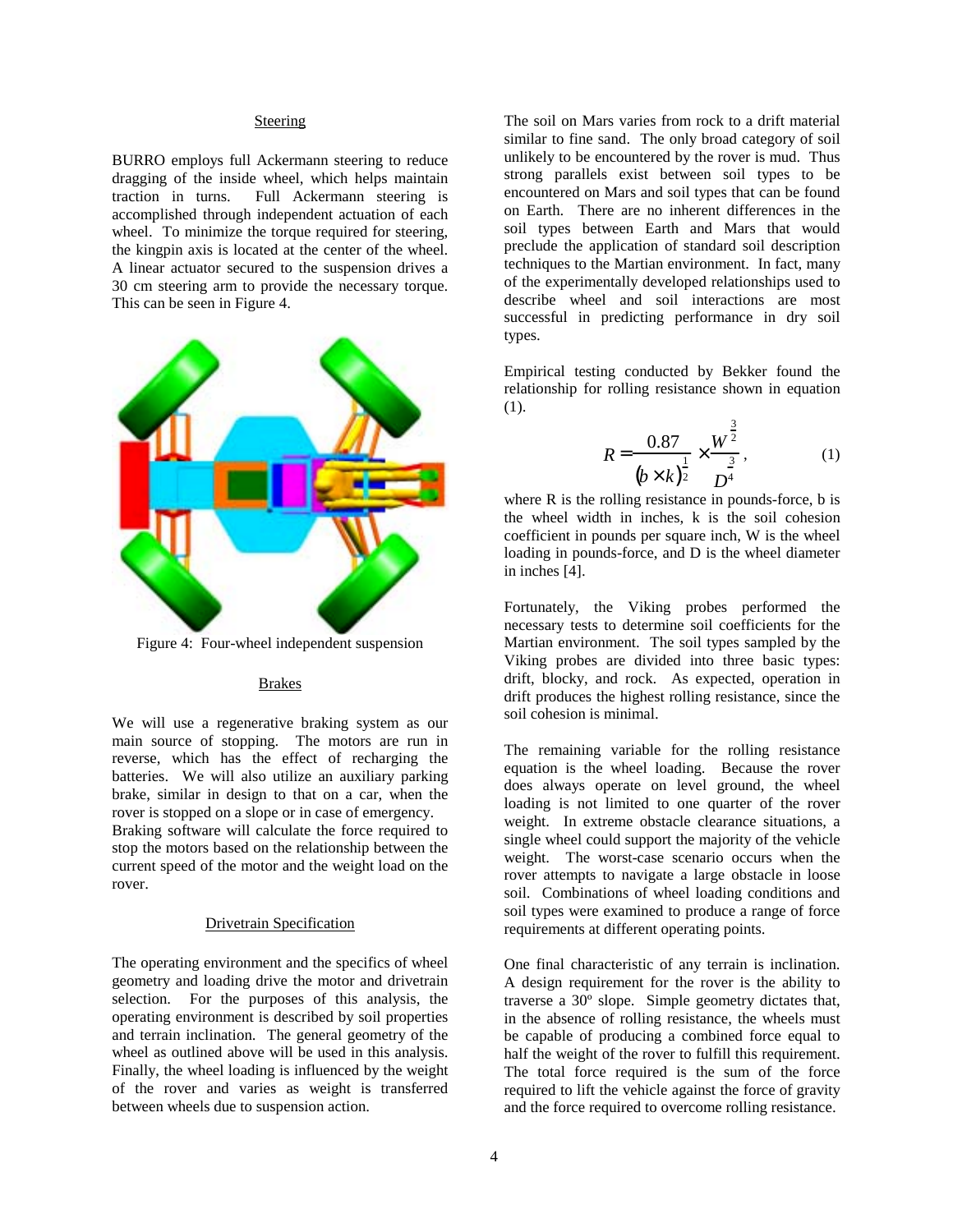Before specifying a drivetrain, the forces imparted by the wheels must be converted to torques. The required torque is the force required multiplied by the radius of the wheel. There are some insights to be gained from this simple relationship. The rolling resistance equation indicates that the required force application is reduced as the diameter is increased. Unfortunately, the torque required increases linearly with the radius of the wheel. The linear increase in the torque requirement outpaces the benefits seen due to the reduced rolling resistance. Since the force required for slope climbing is independent of soil conditions, the torque requirement will further increase in proportion to wheel diameter. The increase in required torque is offset by a reduced speed requirement for the wheel. However, since electric motors are inherently high speed, low torque devices, the reduced speed requirement is not a beneficial tradeoff [4].

It is important to carefully analyze the applicability of empirical formulas before drawing general conclusions. Taking Bekker's equation as a complete model of rolling resistance would lead to wheel designs with extremely small diameters and extremely wide treads. This would minimize both the rolling resistance and the required torque. However, Bekker's equation is only applicable in relatively low sinkage situations. Bekker characterized another effect, known as bulldozing resistance, which becomes dominant when the wheel sinks to a significant percentage of the diameter of the wheel. So, while the large wheel diameter is primarily dictated by the requirement to clear 0.5 m obstacles, even if that requirement were relaxed, the optimal wheel diameter would be determined by both the standard rolling resistance and the bulldozing resistance [4].

# Motor and Drivetrain Specification

A brushless direct current motor coupled to a planetary geartrain represents the final design decision for the independent actuation of the wheels. This decision was reached after careful consideration of the attributes of both elements.

The brushless motor removes the need for physical commutation of the windings through brushes. Instead, the windings are incorporated into the stator and the motor is commutated electronically. Brushes

traditionally represent a likely failure mode for the motor. In addition to simply wearing out, the erosion of the brushes can cause conductive dust to foul other components of the motor. The brushless motor removes this failure mode and provides the extra benefit of easier thermal control. Since the windings are in the stator, the heat generated by the electrical losses can be removed through heat sinks connected directly to the stator. In contrast, the heat generated in the windings of the rotor can only be removed through radiation directly from the windings and conduction through the bearings and brushes.

Gearing is required in the design to reduce the size and weight of the motor. As stated above, motors are inherently high speed, low torque devices. Gearing converts the motor mechanical power to a lower speed at a higher torque. A larger gear reduction results in a smaller motor size. However, large gear ratios are difficult to accommodate in the limited space of the wheel. The planetary gear design is capable of fairly large gear reduction within a small package. The harmonic gear design represents another option that obtains similar gear reduction for even less weight and volume. Unfortunately, harmonic gears require tighter tolerances and generally wear out faster than planetary gears. The robustness of the planetary gear design makes it an attractive option for the rover drivetrain.

A motor and a planetary gear were sized for the rover drivetrain based on the required torque and speed from the cases examined above. The final design incorporates a commercial off-the-shelf motor and a two stage planetary gear based on manufacturer specifications. The specific design of the planetary gear is not dictated here but requirements include output torque (500 Nm), input speed (3500 rpm), efficiency (85%), and gear reduction (36:1). Since an actual motor is specified for the design, it is possible to show the performance envelope of the rover based on the torque curve of the motor. The curve in Figure 5 represents the maximum continuous torque output of the motor as a function of the motor angular velocity. Also represented on the plot are a number of important operating points for the rover. These include both the design requirements as well as interesting values such as the top speed on a hard surface and the maximum slope that can be traversed in drift.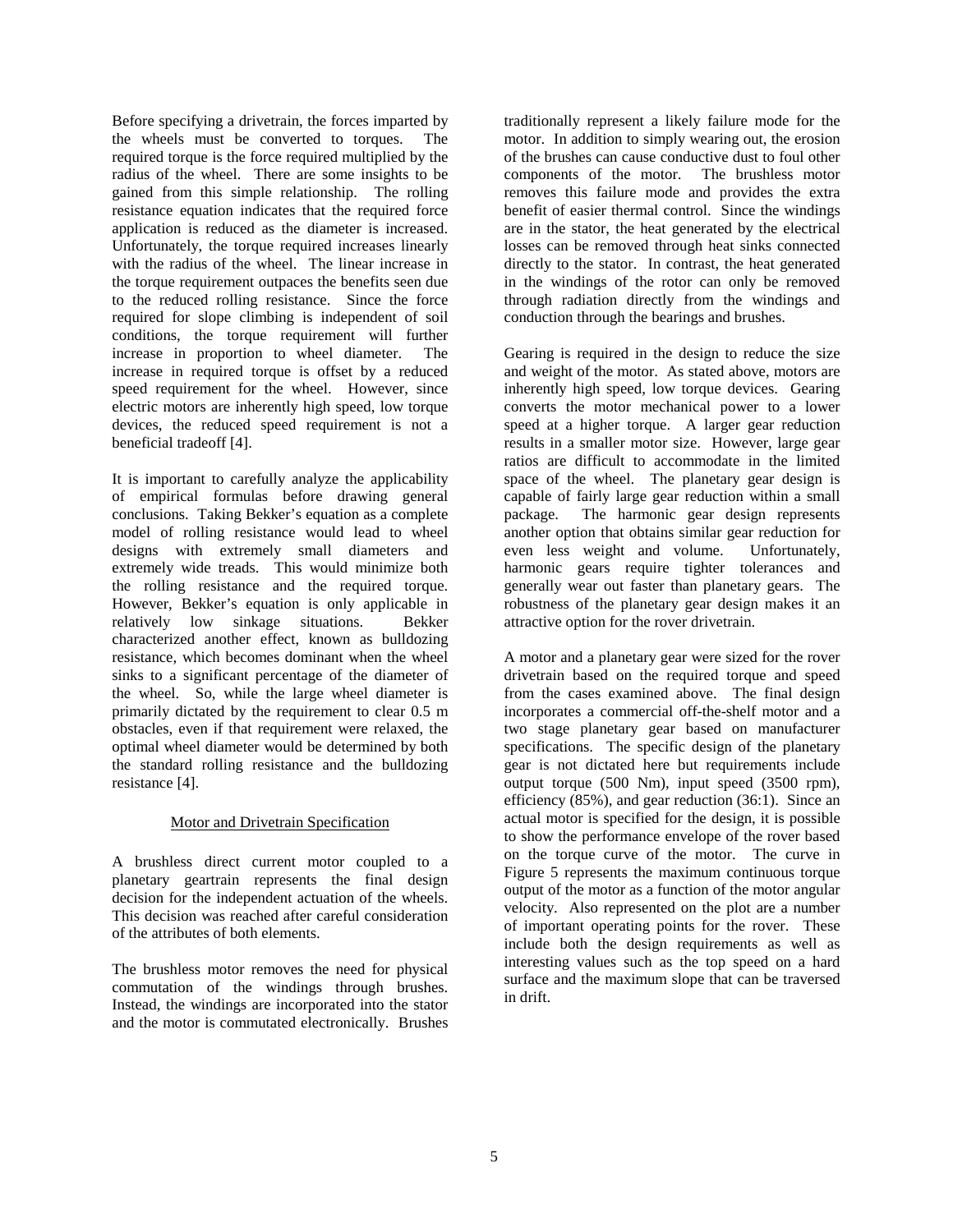

Figure 5: Motor operating curve

Figure 5 shows that the rover can easily handle flat ground situations. In fact, over flat terrain, the rover exceeds the speed requirement of 10 km/h. However, when the rover encounters a slope, the performance margin quickly erodes. The torque requirements rise dramatically due to both the requirements to lift a significant percentage of the rover weight as well as the effect of the suspension as weight is transferred to the rear wheels. This analysis indicates that the rover is barely capable of traversing a 30º slope on the blocky Martian soil but is limited to crawling up a 20º slope in drift. The limits shown in Figure 5 indicate that the drivetrain would benefit from a higher gear reduction, which would reduce the maximum speed while increasing the maximum torque capability of the system. However, planetary gear reductions in excess of 36:1 may require a special design.

# Batteries and Electronics

Space-rated, lithium-ion batteries from Eagle-Pitcher were chosen to power BURRO as an example of commercially available battery technology. The

battery dimensions are 16.99 cm length by 9.22 cm width by 21.92 cm height. Each battery weighs 8.89 kg and is capable of providing 170 Watt hours per kilogram of energy [5]. Several scenarios were examined to determine the required battery mass, with results given in Table 2;

- 1. Worst-Case: An 8-hour traverse at 4 km/h through standard soil; the first half of the trip is down a 30º slope, and the second half is back up the slope to base.
- 2. Given Speed: Maintain a speed of 5 km/h for a full 8-hour traverse across flat, drift-covered terrain.
- 3. Given Sprint: Maintain a speed of 10 km/h for a 1-hour sprint across flat, drift-covered terrain.
- 4. Reference Mission: The 8-hour mission previously described, in which the uphill traverses climb a 30º slope at 4 km/h through standard soil, the downhill traversals descend a 30º slope at 6 km/h through standard soil, and the flat legs are 5 km/h through terrain covered by drift material.
- 5. Emergency Scenario: This is the worst-case scenario outlined earlier in this paper.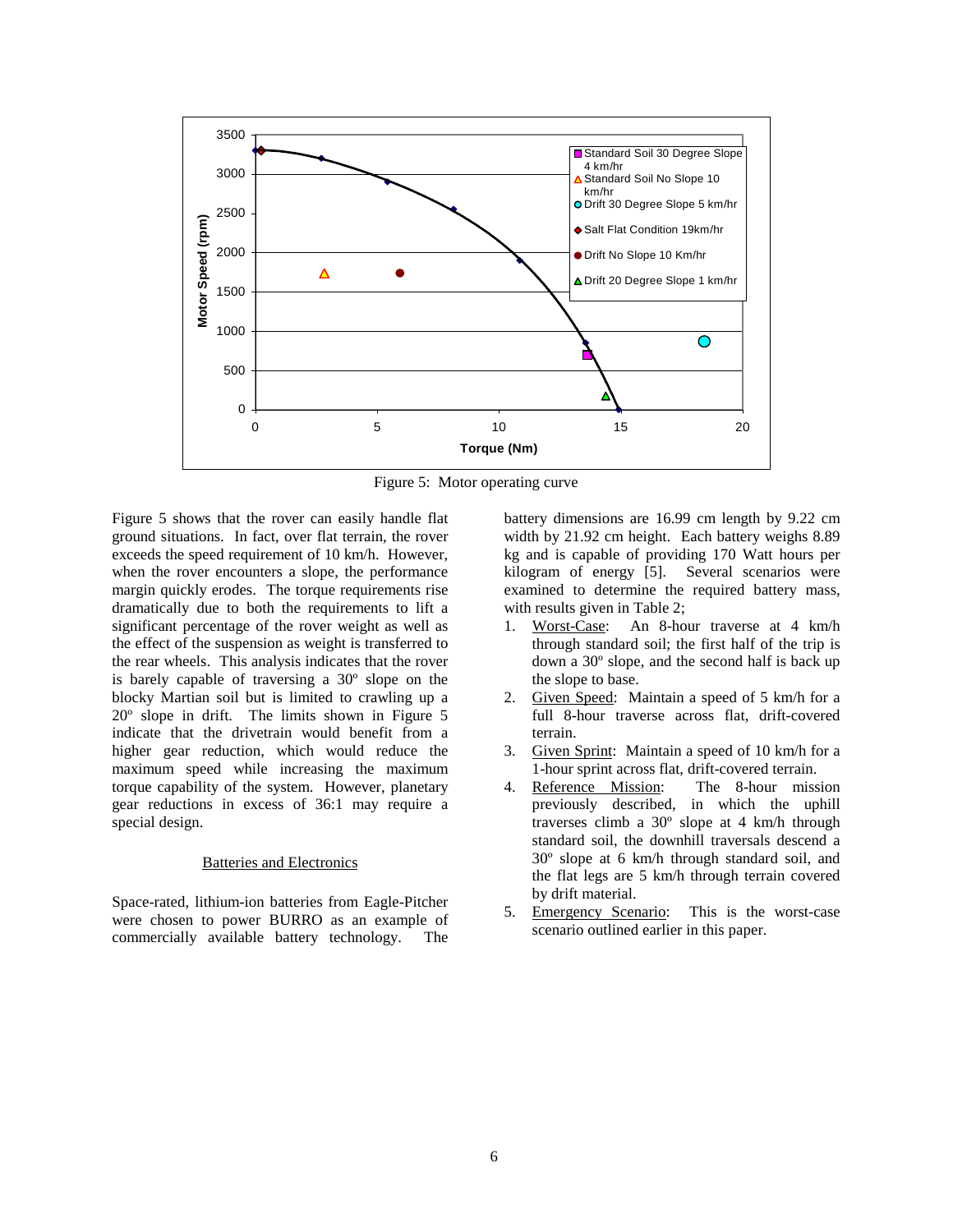| Scenario                  | Energy<br>(overcome)<br>resistance due to<br>soil compression)<br>[4] | Energy<br>(overcome)<br>effects of<br>gravity) | Energy<br>(power the<br>electronics) | <b>Total Energy</b><br>(after 30% loss)<br>due to mechanical<br>transmission) | <b>Total Battery</b><br><b>Mass Necessary</b> | Total Number of<br><b>Batteries</b><br>Necessary |
|---------------------------|-----------------------------------------------------------------------|------------------------------------------------|--------------------------------------|-------------------------------------------------------------------------------|-----------------------------------------------|--------------------------------------------------|
| Worst-Case                | $1.14E+07$ J                                                          | $3.72E+07$ J                                   | 1.44E+07 J                           | $9.00E+07$ J                                                                  | $147$ kg                                      | 17                                               |
| Given Speed               | $1.14E+07$ J                                                          | 0 <sub>J</sub>                                 | 1.44E+07 J                           | $3.69E+07$ J                                                                  | 60 kg                                         |                                                  |
| Given Sprint              | $3.56E + 06$ J                                                        | 0 <sub>J</sub>                                 | 1.80E+06 J                           | $7.66E + 06$ J                                                                | $13$ kg                                       |                                                  |
| <b>Reference Mission</b>  | $9.50E + 06$ J                                                        | 1.49E+07 J                                     | $1.44E+07J$                          | $5.54E+07$ J                                                                  | 91 kg                                         | 11                                               |
| <b>Emergency Scenario</b> | $2.55E+07$ J                                                          | 0 <sub>0</sub>                                 | $1.26E + 07J$                        | $5.44E+07$ J                                                                  | 89 kg                                         | 10                                               |

Table 2: Energy Consumption for Different Scenarios

The worst-case scenario would suggest that this rover requires approximately 150 kg of batteries. However, this scenario is highly improbable. A more likely yet still conservative scenario is the reference mission, as all the uphill traverses involve a worstcase 30º slope and all flat travel is through drift material. After including a 30% safety margin to the total battery mass necessary, we find that loading the rover with fifteen batteries, for a total weight of 135 kg, will provide enough battery power for all likely missions. Figure 6 gives a graphical representation of the energy drained from the batteries over the duration of the reference mission.

The batteries are only operable between -5ºC and 30ºC. This motivated the design of a warm battery box (WBB), similar to the one aboard Sojourner, to keep the batteries warm in the extreme Martian temperatures [5]. This 71 cm long, 67 cm wide, and 52 cm high box will enclose the fifteen batteries

arranged in a five-by-three-by-one array. The heat from actively-controlled, resistive heating strips will be contained by 10 cm of Silica Aerogel plus carbon black insulation. The heating strips can be turned off during the day when the ambient temperature is relatively warm, allowing heat stored inside to dissipate slowly.

The electronic components also need to be in a sealed box to protect them from the harsh Martian environment. It is assumed that the electronics will have an operating temperature range of -40ºC and 40ºC, similar to that of Sojourner. In order to keep the electronics warm despite the extreme Martian temperatures, a 20 cm by 30 cm by 40 cm warm electronics box has been proposed, which will be insulated with 5 cm of the same Silica Aerogel as the WBB and also contain actively-controlled resistive heating units [6].



Figure 6: Energy drain from batteries through reference mission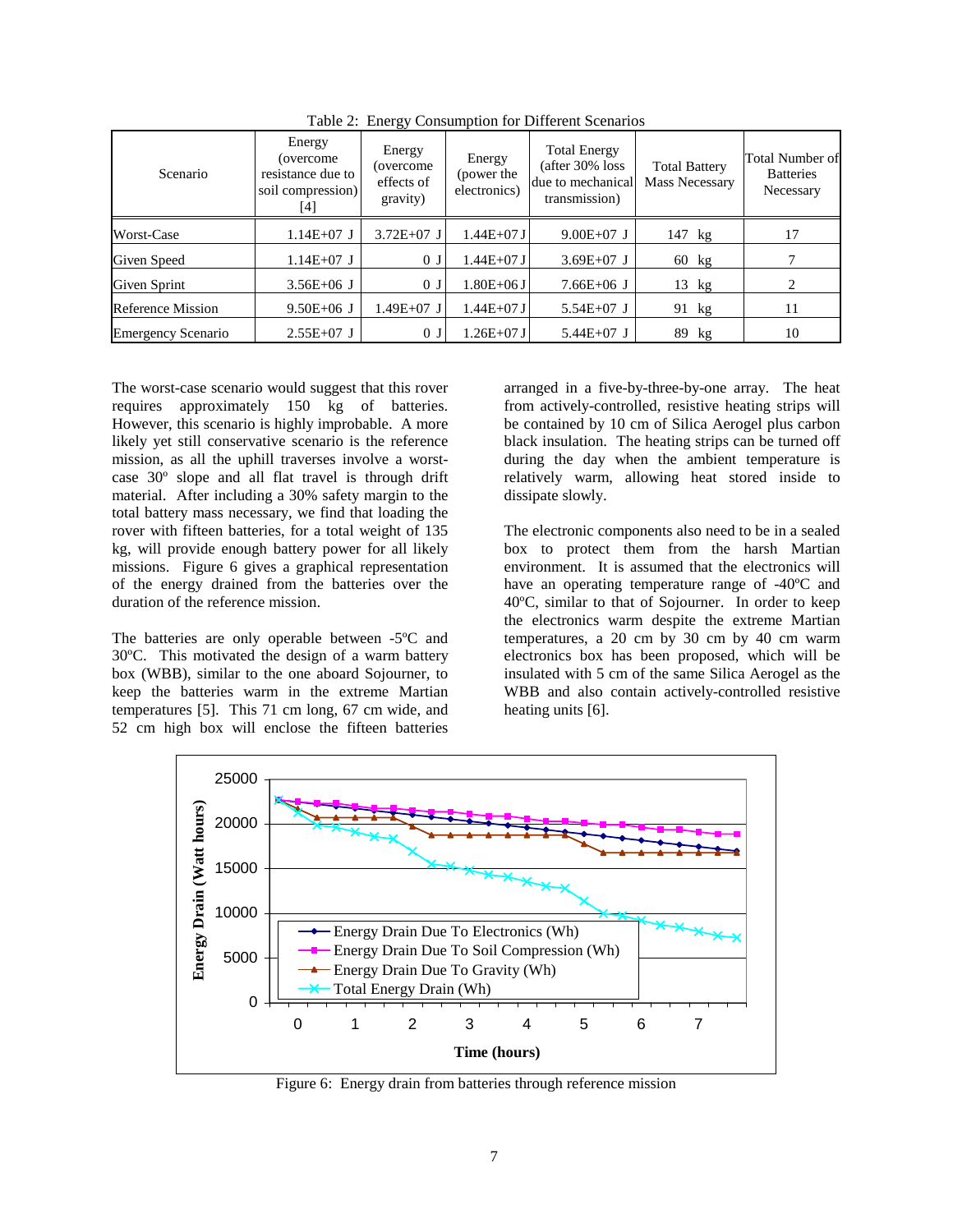## Vehicle Control

The controls input system provides the astronaut with a comfortable and reliable way to control the rover and associated systems. The governing concept for the control input systems is a "Drive-by-Wire" design. This concept is utilized to allow flexibility in the design, thereby supporting multiple methods of rover control. This will provide enhanced reliability and usability. Astronaut controlled rover missions can be separated into three command environments: spacesuit-based control, manual operations from the rover, and teleoperations from base.

### Voice Command System

The astronaut will utilize spacesuit-based control when the rover is acting as a field assistant. In this mode, the astronaut is assumed to be primarily involved in surveying the surface for geological purposes. The astronaut will be mobile and involved in tasks that require the use of both hands as he surveys different areas. Voice activation technology will be utilized. The majority of control inputs to the rover will consist of pre-defined tasks such as moving to the next marked area or conducting sampling and field documentation operations. An automated pilot feature would also be appropriate in this scenario to minimize required control input.

Voice activation systems are non-intrusive control input systems. This prevents interruption of tasks that require the use of the hands or visual attention. This input technology is very suitable for the astronaut who requires assistance from the rover while he is mobile on the field performing geological research. The system will efficiently recognize and execute voice commands spoken by the astronaut. A voice identification system is more appropriate than voice verification system, since there exists no concern for strict verification of the user's identity to control access. Voice verification would also introduce problems of false rejection of commands because it did not match the specific range for parameters such as pitch and frequency of speech stored in the user's profile. Voice identification systems only attempt to identify the spoken command and provide a best match to stored command profiles [7].

Voice activation systems may be either textdependent or text-independent. Text-independent systems will recognize unexpected words and then use complicated algorithms to determine their meaning. These systems require significantly more training time and have lower word recognition rates than text-dependent systems. Since unexpected

commands are unlikely, it is more robust to implement text-dependent command profiles. These are lists of commands that the rover is programmed to recognize and the user trained to use. In addition to text-dependency, voice activation systems can be designed with whole-word models, where a match must be made for the entire word, or sub-word models, where the system can recognize part of the word and interpret the remainder of the command. In this design, whole-word models are used to minimize false interpretation [8]. Errors can be further reduced by selecting command parameters with minimal similarities and by creating robust command profiles through system and user training [9]. The system requires a microphone for input and will utilize the one located inside the helmet for audio communication. This is the preferred location as several studies have shown that close-talking microphones are optimal for speech recognition. A second microphone will be used for noise cancellation that will reduce error due to noise interference. The expected word recognition rate for this system is 99% based on current technology [10].

The astronaut will address commands to be executed either by the rover computer or at a portable computer integrated in the Primary Life Support System (PLSS). Commands addressed to the rover include all steering commands, lights, cameras, robotic arms and rover computer system. Commands addressed to the spacesuit portable computer include control of display information, PLSS status, rover assignment, etc. The command structure will be "Receiving Computer + Operation + Directive-1 + Directive-2."

*Examples to Rover*  "Rover-1...Easy…Right…270" or "Rover-1…Stop"

*Examples to Spacesuit-Based Computer*  "Computer…Display…Nav" or "Computer…Helmet…Light…Off"

#### Manual Command System

At times, the astronaut may also desire fine control of the rover. Redundancy in case of problems with the voice control system is also desirable. This can be achieved manually from onboard the rover or from base. In these situations, the astronaut can dedicate the use of his hands to controlling the rover. Hence, the integration of a manual hand controller or control pad, both very well developed and reliable control input technologies.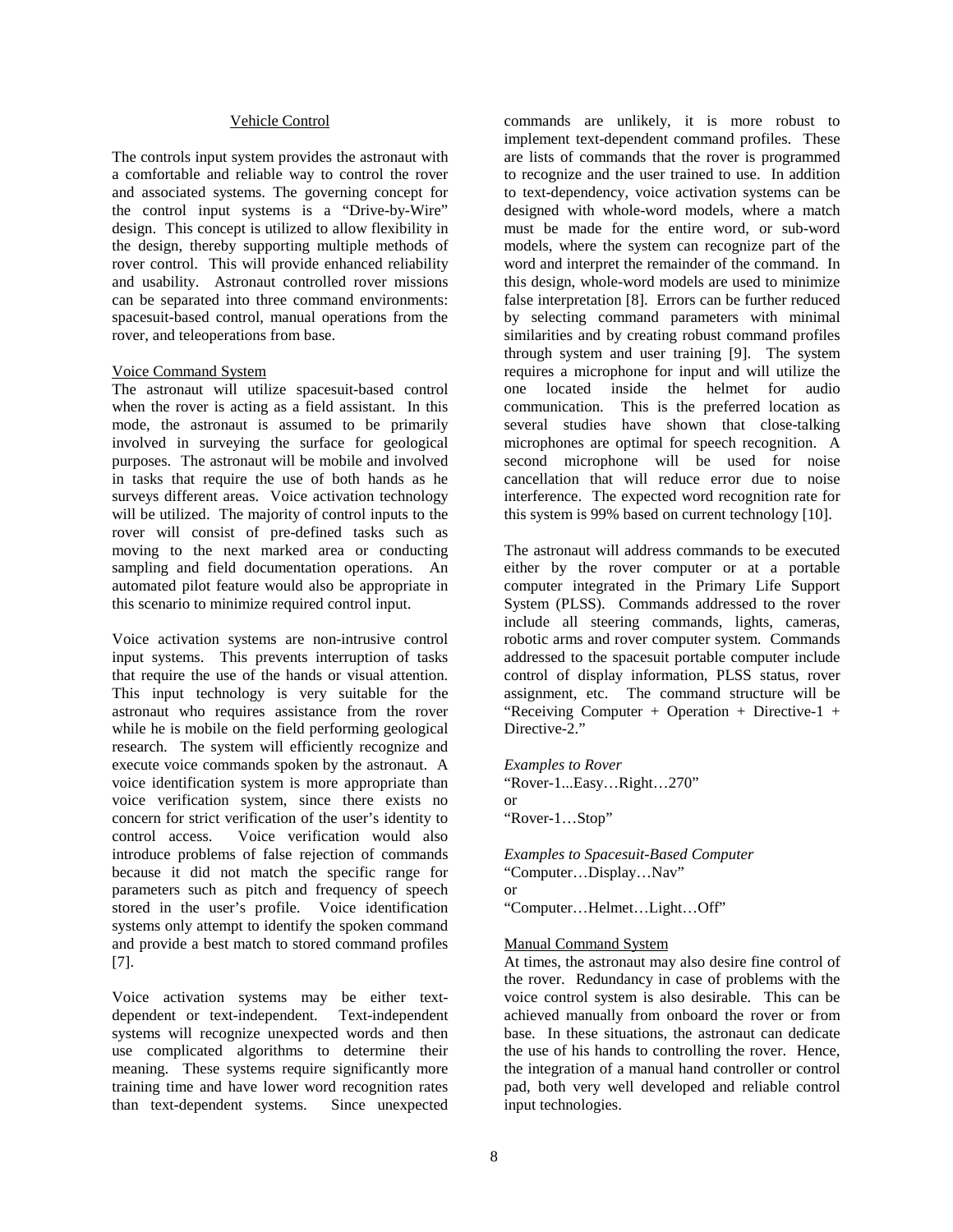The spacesuit control pad serves as a backup to voice control when the astronaut is away from the rover. The arm pad also permits fine control of the rover and robotic arms when the astronaut is dismounted, as extensive fine control is tedious via voice input. The layout of the input buttons and switches will be designed to meet General Design Requirements Document (GDRD) specifications. The arm pad provides controls operation of:

- Lights and Cameras (On/Off/Positioning)
- Robotic arms (On/Off/Positioning)
- Stop all rover motion (Safety)
- Helmet-mounted display and arm liquid crystal display (LCD) configurations
- Communications/"SOS" message

A hand controller is located on the right armrest of the rover. It is similar in design to that used to control the lunar rover, utilizing a four-direction input device shown in Figure 7. The astronaut will push the hand controller forward to accelerate; pull the hand-controller towards his body to brake; or rotate hand controller left or right to turn in those directions. The center position is an idle mode. Using a switch on the rover control panel, the astronaut will select either the forward or reverse direction. The hand controller is the primary control input while the astronaut is onboard the rover. It provides quick response to steering commands and is thus preferable for navigating around obstacles. For long traverses an autopilot function will be used to minimize required astronaut intervention.



Figure 7: Hand controller [11]

A control panel is located on the left armrest of the rover to compliment the hand controller. The control panel acts as a backup to voice commanding and provides speed regulation and emergency stop functions. The rover control panel layout will also be designed to meet GDRD requirements. The functions available from the control panel include the same operations as are available from the arm pad, plus a display of speed regulation and rover direction.

## Rover Display System

The rover display system tries to complement an astronaut conducting surface exploration. In this role, the astronaut will benefit substantially from having a large quantity of information available while both on and off the rover. However, the information must not obstruct the view of the environment. With these requirements in mind, a display system incorporated into the helmet of the astronaut's space suit has been selected as the most suitable solution for the primary display. An LCD integrated within the spacesuit arm will back up the above display system.

The best design for the helmet mounted display would have a high resolution system visible in a wide range of lighting conditions that has a data rate capable of supporting video broadcast. A traditional projection style of display is selected to meet the rover display requirements. Military rotorcraft pilots currently use these systems to display information during flight. These designs could be adapted to meet the requirements of a surface exploration mission. The helmet-mounted display will consist of a miniaturized projection device mounted in the spacesuit helmet that will display information on a transparent screen mounted inside the spacesuit helmet. This internal screen design is selected to improve resolution of the display through optimal material selection with regards to optical properties and strength requirements. In addition, the display system will utilize the PLSS computer to control image display and communication with the rover's systems. Voice commands allow the astronaut to select which information is displayed. If the voice command system malfunctions, the control pad in the arm of the spacesuit will allow the astronaut to make these selections manually.

The rover periodically broadcasts its status and navigation information to the astronaut's space suit. This information allows control of the rover via the voice activated command system or the spacesuit arm integrated control pad. Voice activated commands are displayed to permit verification of the command by the astronaut prior to execution. Navigation information and rover status will enhance astronaut situational awareness while conducting dismounted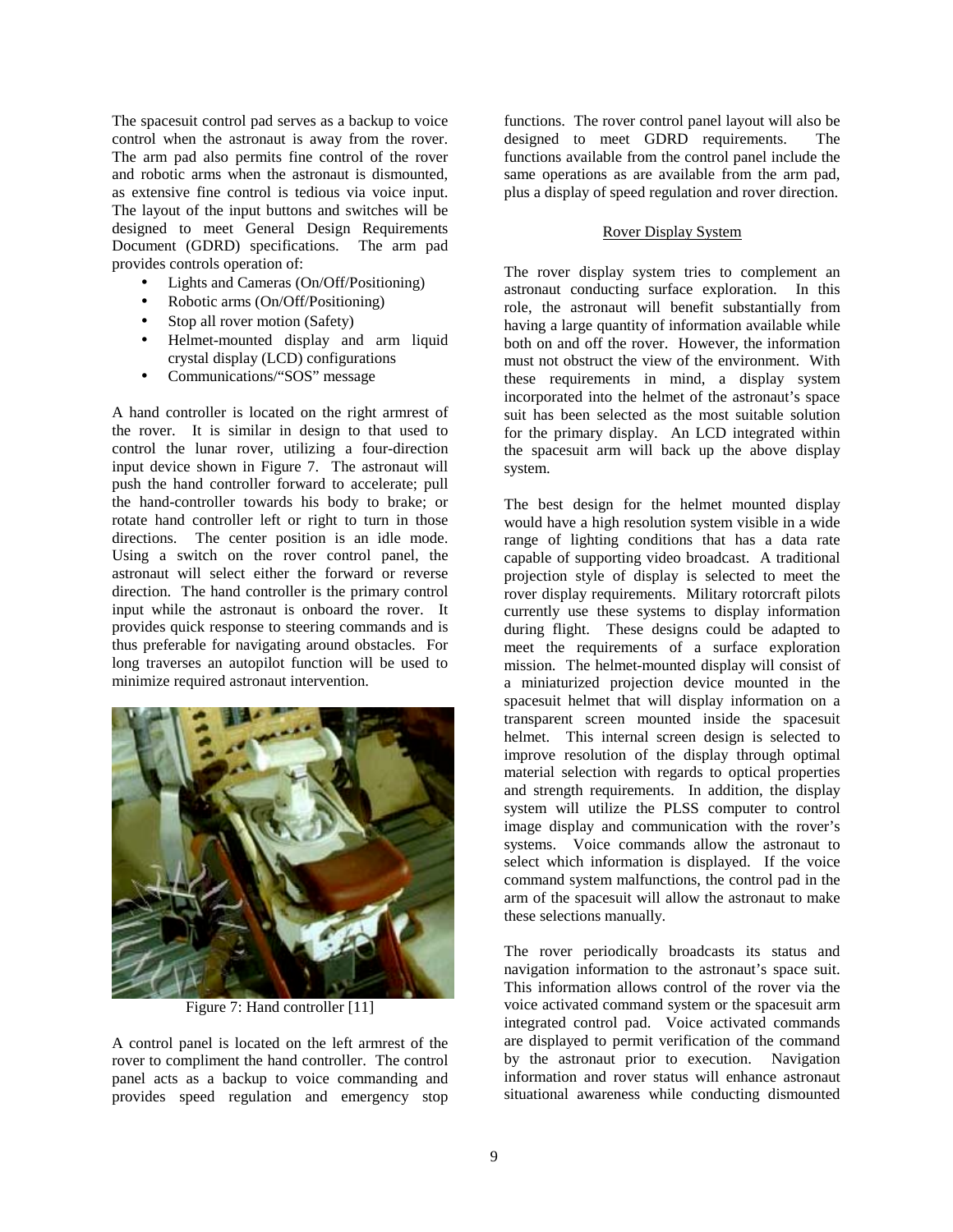field operations. In addition, PLSS status can be monitored via the helmet-mounted display.

The astronaut is able to view images obtained by cameras mounted on the rover. This includes both telescopic and microscopic images obtained in support of the scientific mission. This feature enhances the astronaut's ability to conduct geological exploration. The astronaut also would have access to other information, including checklists, procedures and reference information that would enhance the performance of field exploration.

The spacesuit arm will contain an integrated LCD device that is able to display alphanumeric information. This device will serve as a backup to the helmet-mounted display during periods when the astronaut is not aboard the rover. While the astronaut is riding the rover, a rover mounted LCD will serve the same function. This technology is very rugged and requires minimal electrical power. While these displays do not have the same functionality as the helmet-mounted display, the mission can still be performed in the event of a malfunction.

## Navigation and Obstacle Avoidance

The rover must be capable of two navigational modes. The first mode is "human in the loop," which includes the astronaut riding on the rover, the rover following the astronaut, and either local or remote teleoperation. The second is an autonomous mode, in which the rover will drive itself to a location (probably previously marked by an astronaut as being of interest), perform some work there, and then return to base. These two modes call for different navigational approaches.

When a human is controlling the rover, either directly or by setting a path for it to follow, he is already performing the primary navigation for the vehicle. There is no strong need for computationally complex systems to duplicate the astronaut's excellent obstacle avoidance, navigation, and path planning abilities. There is, however, the chance that the astronaut may overestimate the rover's abilities and try to drive it in dangerous ways. For instance, the astronaut may attempt to drive up an incline that would capsize the rover. To avoid damage, simple reactive sensors like tilt switches and bump sensors can be used to alert the astronaut that there is a problem. Several sets of such small, compact sensors can be used to specify risky or "yellow" rover configurations and dangerous or "red" configurations. In a "yellow" situation, the rover

could function safely, nearing its stability limits. A "red" situation represents reaching these limits, within a specified safety margin. When a sensor goes to "red," the rover will stop and alert the astronaut, who must carefully remove the rover from that situation.

When the rover is operating autonomously, it may need to travel more slowly. It will need to process its stereo video data of the area to determine obstacles, which is computationally expensive. Stereovision can be used to determine the height and range of obstacles in the area. Once the obstacles are identified, artificial potential field techniques can be used to avoid them. Artificial potential field techniques identify obstacles and assign "potential fields" which "repel" the mobile robot. The closer the robot gets to the field, the stronger the "repulsive force" becomes. This pushes the robot away from dangers and towards a safer path. The autonomous path planner will use this information to determine the path. It will interface with the other rover systems as if it were a human user. Its actuation commands will be packaged like those sent by the astronaut. This way, any predicted user, human or not, can use the same software to actuate the rover's controls.

# Passive Astronaut Following

The astronaut may wish to explore a worksite on foot, but keep the rover nearby to hold tools and accept samples. In this case, it is desirable to have the rover semi-autonomously follow the astronaut. The astronaut is constrained to pick a path the rover can follow in this case. A passive color vision-based astronaut tracking system is selected since it utilizes the cameras mounted onboard the rover for the autonomous mode. Moreover, there are no transceivers that could fail. Although color-based systems are sensitive to changes in lighting conditions, this can be mitigated to some extent by the methods used to train the tracking software. Current research intends to quantify how robust the tracking system is to differences in lighting.

In the proposed system, the astronaut will wear a colored target. The vision software can be trained to recognize this color and extract "blobs" of it from a frame of video. This "blob tracking" is a much faster process than other vision techniques such as object recognition. The size and orientation of the color blob translates to the range, heading, and orientation of the astronaut. If the target is a circle, for instance, a nearby, front-facing astronaut is identified by a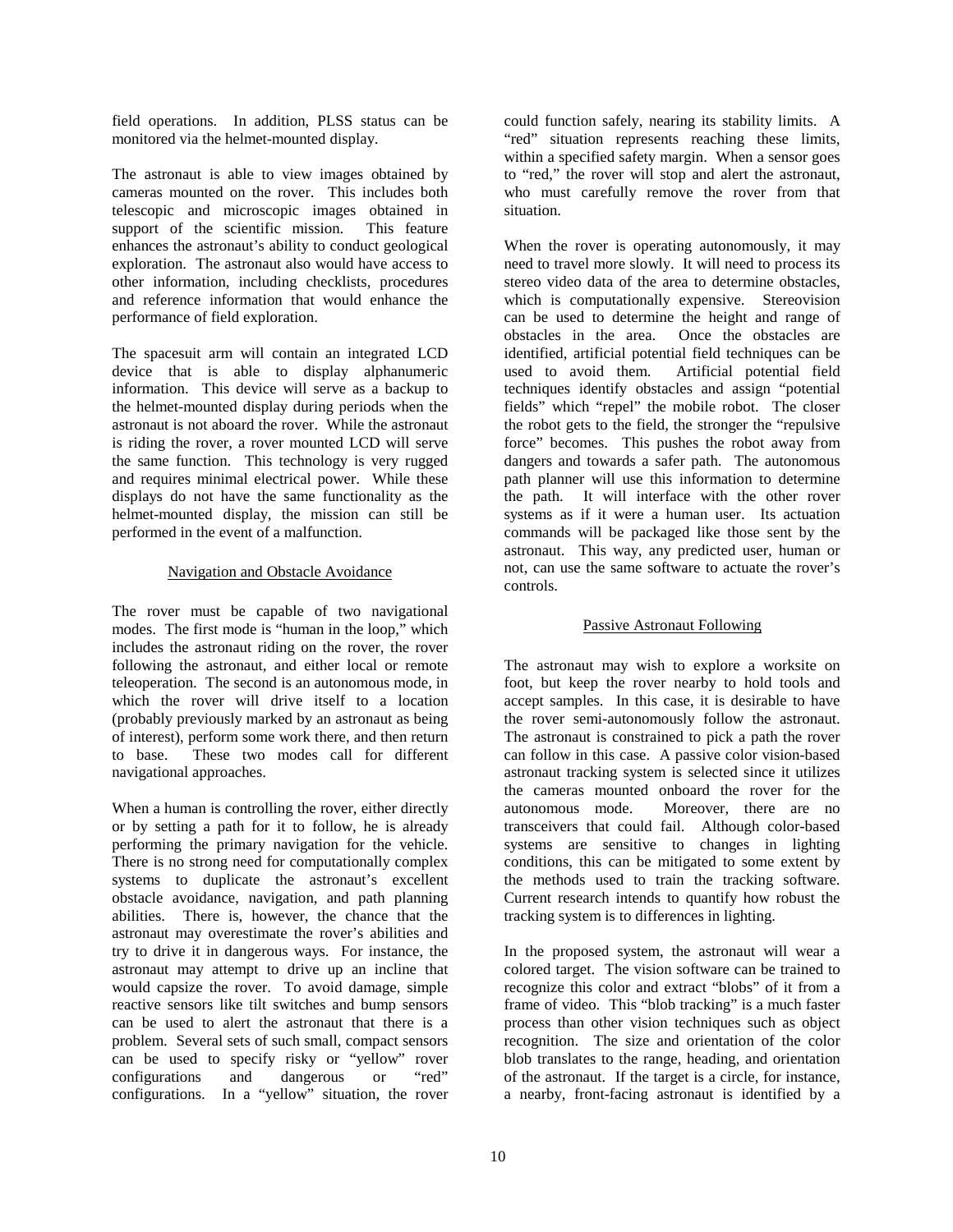large colored circle. The area of the circle corresponds to the distance from the rover to the astronaut. If the astronaut is further away and turned slightly, the target is smaller and more elliptical [12]. The rover can, in this manner, track the astronaut and record his path relative to the rover. This can be stored in some short-term memory, allowing the rover to follow the astronaut's footsteps

### Communications

The communications subsystem is intended to provide reliable communications between the astronaut, the rover, and the base during planetary explorations. Two different communication links are required to transmit video, voice, and data in these missions. The first would accommodate local communications, which is defined as astronaut-toastronaut, astronaut to rover, and astronaut to base when astronaut is less then 10 km away from the base. For this link, the driving requirements are the bandwidth and data rate, rather than the distance between receiver and transmitter. The second is for distant communications when the rover is more than 10 km away from base, or in the case of an obstacle higher than the 3 m high antenna on the rover. Video, voice, and data will be compressed in the same data stream to enhance efficiency and minimize electromagnetic interference [13].

## Communication Links

#### Astronaut to Astronaut

Primarily, this link will allow voice interactions between the astronauts during the conduct of EVA. Astronauts will be able to communicate with each other without being in the vicinity of a rover. It will function over short distances. This link will be supported by transceiver and antenna contained within the astronaut's spacesuit.

## Astronaut to Rover

This link supports video, voice, and data exchange between the astronaut and the rover over short distances. The astronaut will send voice commands to control rover operations and functions. Mission video is transmitted to the rover from the spacesuit helmet-mounted camera. In addition, the astronaut's physiological information will be transmitted to the rover. The rover status and navigation information is transmitted to the astronaut to enable rover control when the astronaut is dismounted. Video from rovermounted cameras is also sent to the astronaut to support geological exploration.

## Astronauts to Base

This link utilizes either the local or distant communication antennas depending upon distance from base. If far from base, the rover functions as a relay station between the astronaut and base by utilizing the distant antenna to retransmit astronaut communication. In addition, the rover will intercept voice communications between the astronauts for retransmission to the base, if desired.

### Rover to Base

This link allows for transmission of video and data from the rover to the base in support of teleoperations, autonomous missions, and EVAs. The local or distant antennas will be utilized depending upon distance from base. Rover and astronaut status is periodically transmitted to base during the EVA to allow for monitoring while minimizing power consumption. Furthermore, all information can be transmitted continuously depending upon the mission profile.

## Antenna

As mentioned above, the rover will have one antenna for local communications and a second for distant communications. The data rate of 8 megabits per second and the bandwidth of 12 megahertz are a compromise between the amount of data we want to transfer (video, voice, and data) and the power required to transmit it with an omni-directional antenna [14]. The main advantage of this type of antenna is that it does not need to continuously track the astronaut for communication, but it requires greater power, as it is a low-gain antenna. Quadrature phase shift keying modulation is used to minimize bandwidth, and thus power requirements [14, 15, 16]. For distant communications, a parabolic antenna was chosen to minimize the power requirements for transmission over long distances. When line of sight is compromised, this antenna overcomes the problem by rotating the dish to communicate with a satellite assumed to be orbiting about the planet.

#### Human Interfaces

The main objective of the human interface aspect of the rover design is to establish astronaut access to the rover for data collection and seating, and to improve the comfort for the astronaut while riding onboard. In the design, minimization of fatigue, the need for special training, and simplicity of design, use and maintenance were also emphasized. The study focused on a  $25<sup>th</sup>$  to  $75<sup>th</sup>$  percentile American male in a spacesuit.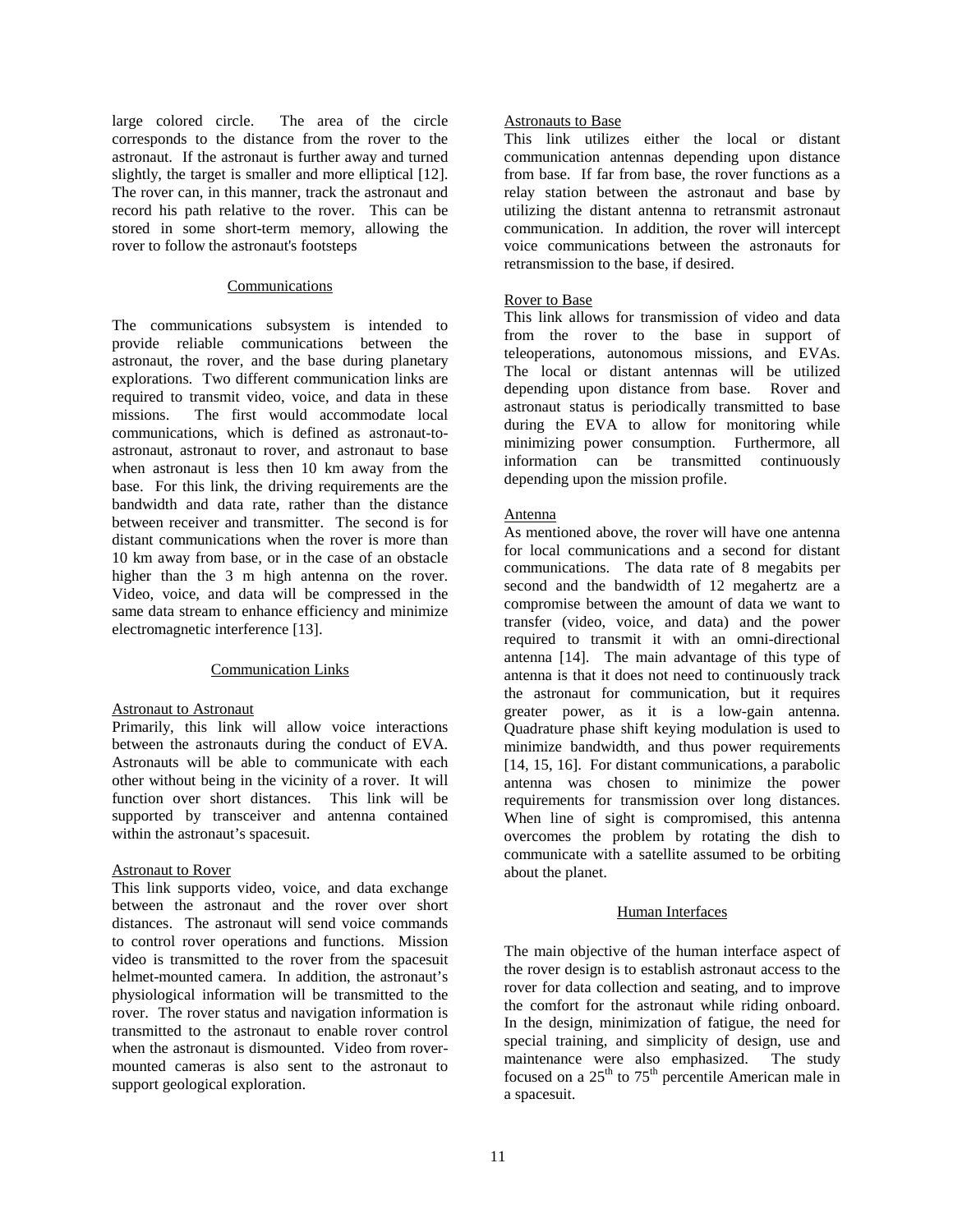## Vehicle Access

The astronaut has access to the vehicle in four locations. Ingress to and egress from the vehicle is at the front of the rover, as the wheels restrict the area directly to the right or left of the seat. Access to tools and workspace is at mid-body, between the wheels, where an 80 cm envelope allows ample room for an astronaut wearing a spacesuit. The robotic arms and sample tray, which can carry up to 100 kg of samples, are located at the back of the vehicle. The astronaut should have minimal contact with the robotic arms, but can access the arms and vehicle from the rear if necessary.

In the case that one rover breaks, the astronaut riding that rover would stand in the workspace area located in the mid-body section of first rover and hold onto the overhead structure. If the astronaut were to be incapacitated, he/she would be put in his/her own rover, which would follow the functional rover back to base.

## Storage Workspace

The storage bins located between the wheels provide space for the astronaut to store manually collected samples as well as access the data collection computer and microscope. The upper surfaces of the bins provide a workspace for cataloging samples and an interim location for samples and tools while working. The work envelope for the suited astronaut allows him to reach to the center of the vehicle, where the portable toolbox is located, making the entire workspace accessible.

## Seat Design

The astronaut is seated at the front of the rover such that the footplate is forward of the main rover body, but aft of the front tires. This position provides the best visibility as well as providing a counterweight at the front of the vehicle for the weight of the robotic arm system at the rear. The seat structure conforms to the spacesuit and PLSS to provide lateral stability.

The relative positions and angles of the seat, footplate, and back were chosen based on the experimental findings of a Johnson Space Center test [17]. Four different suits were tested for comfort and ingress/egress mobility into a rover seat mock-up. Adjustments were made in the seat height, the distance between the footplate and the front of the seat, the angle of the seat back, and the relative position of the t-handle controller. Tests were conducted in 1-g and in Martian gravity simulation aboard the KC-135 aircraft. The results of this study demonstrate that there is a preferred range of seat settings that corresponds to all suits. This study also

revealed two key elements of the astronaut's sense of security and comfort, solid contact at the footplate and height. The distance between the footplate and the front of the seat must be short enough that the astronaut can provide a stabilizing force at his feet, yet large enough for ample space to stand in front of the seat. The resulting preferred range is 36 to 46 cm. The BURRO is designed with a 36 cm distance. In regards to seat height, lower seat heights from 32 to 47 cm were more conducive to easy ingress and egress as well as providing a feeling of greater security. The BURRO seat height is 35 cm from the deck of the footplate.

Good visibility is dependent on a third variable, seat back angle. Test results demonstrated a range in preferred angles from 60º to 110º measured from the horizontal. BURRO is shown to have an 80º seat back, but is adjustable within the stated range. Due to the seat height and orientation of the footplate relative to the seat, a pivot is incorporated such that the footplate may be rotated downward to provide a step. Once on the step, the astronaut backs up and is aided into the seat by rotating the footplate back up to the riding position.

## Restraint System

The astronaut restraint system is designed for both safety and comfort. A pivoting shoulder harness is incorporated instead of a traditional lap belt. Apollo astronauts were dissatisfied with the lack of lateral restraint provided from the lap belt, as a shoulder harness will help to limit lateral slip. In addition, the lap portion of the restraint may be used to incorporate control interfaces and vehicle status displays. Pivot joints must be protected from dust to avoid degradation of the mechanisms.

## Science Payload and Tools

The science payload is comprised of geological sampling tool, which are shown in Figure 8, cameras, and the robotic arms. The geological tools include:

- Wrench
- Rock hammer
- Scoop
- Magnifying Glass
- Power Drill
- Robotic End-Effectors (scoop, gripper)
- Flag markers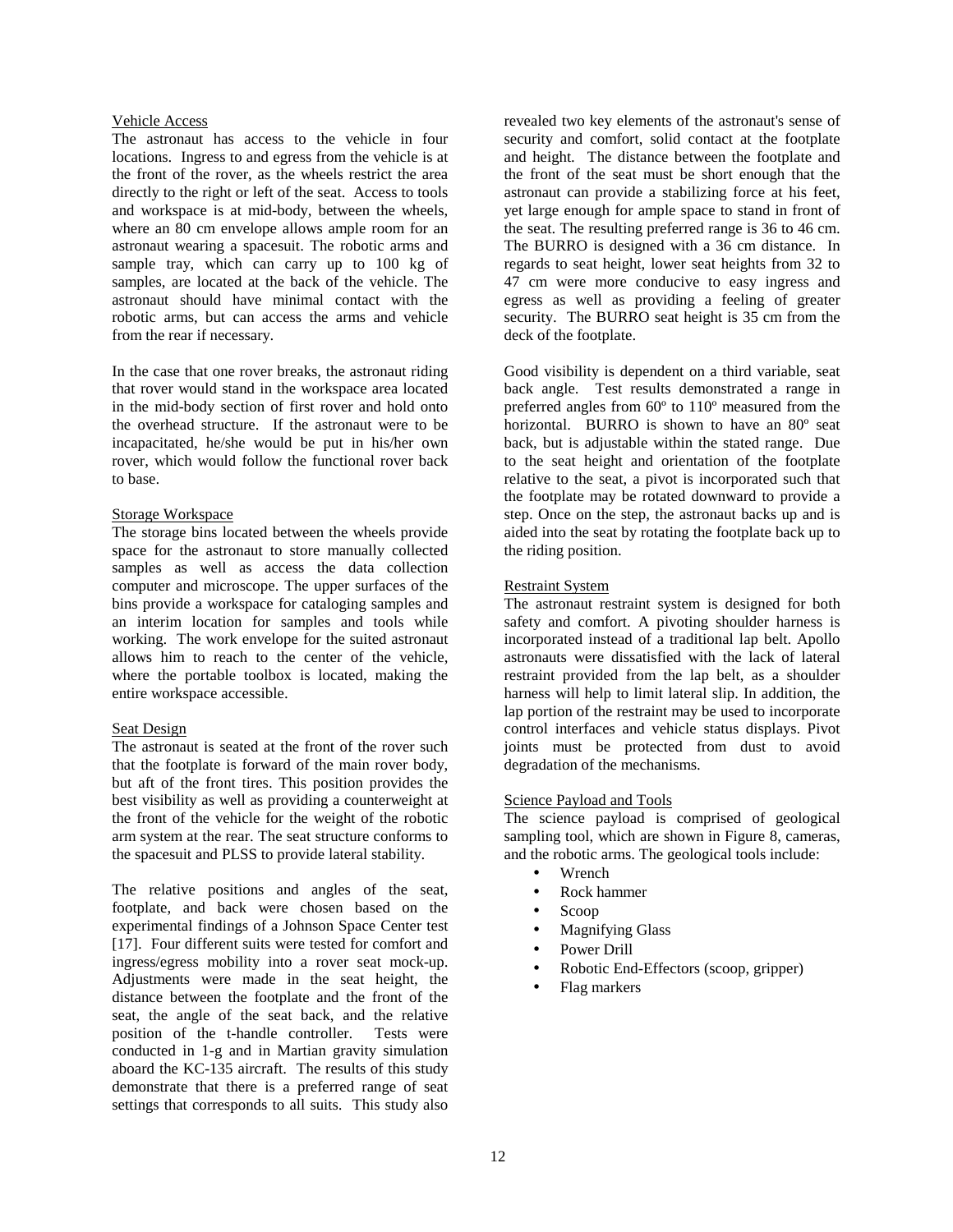

Figure 8: Hand tools available to the astronauts [18]

The tools selected are easy to use and require little training or workload. They are located on shelves directly behind the astronaut's seat and in the portable toolbox. This toolbox can be removed from the deck of the rover so that the astronaut can conduct science activities away from the rover and return samples easily using a dedicated sample bag.

The rover also carries flags to mark sites of scientific interest or danger to the astronaut. The flags have a green background that contrasts with the Martian soil and have a shape code to indicate whether samples have to be collected (circle in the lower right), pictures taken (triangle in the upper left), both, or just warning of a hazardous area (large X), as shown in Figure 9.



Figure 9: Flags marking sites

Surveying of the landscape is done with the panospheric camera, providing global knowledge of the Martian environment and vehicle position with respect to the surrounding area. However, during rover teleoperation, the operator utilizes the pan/tilt stereo camera to provide a close-up view of the terrain through which he is navigating.

Detailed science imaging is conducted using the infrared camera with 3 to 5 micrometer wavelengths, providing information on thermal activity. This camera also provides a wider spectrum of observations, enhancing the inspection of the landscape [19]. The telescoping zoom lens has better resolution than the stereo camera and provides detailed images of samples and the surrounding area before they are collected. The entire vision system is mounted on the overhead structure, which can be seen in the picture of BURRO in Figure 1.

The astronaut uses the microscope to examine rocks and soil that have been sampled manually. The zoom magnification capability is greater than that of a hand lens and provides a stable base upon which to observe objects and take measurements. Images are transmitted through a video link to the data collection computer and are projected on the computer screen. The data collection computer accepts video inputs from the microscope, telescoping zoom, infrared camera, and the robotic arm-mounted camera. The data collection computer and microscope are stored in the bins located at the rover mid-body, between the fore and aft wheels.

### Conclusions

As detailed in this paper, BURRO will greatly enhance the efficiency of astronaut exploration and experimentation on Mars. Utilization of the rover mitigates astronaut fatigue since it carries scientific instruments and samples and performs dexterous tasks with its robotic arms, freeing the astronaut to walk longer and explore further. By employing a number of imaging tools, the rover allows more exact knowledge of in situ samples and mapping of the Martian terrain. BURRO increases the area about which astronauts can safely roam by providing an amplification of the communications relay between the explorer and base and ensuring the transport of an incapacitated astronaut. When NASA plans its first manned exploration of Mars, BURRO would significantly increase the knowledge gained from the experience.

#### Future Work

A number of design elements remain to be addressed. These include a preliminary cost analysis, detailed reliability analysis, and component level design. A preliminary reliability analysis was conducted using a fault tree method. This revealed that the rover/astronaut pair concept of operations is fundamentally sound with regards to minimizing risk.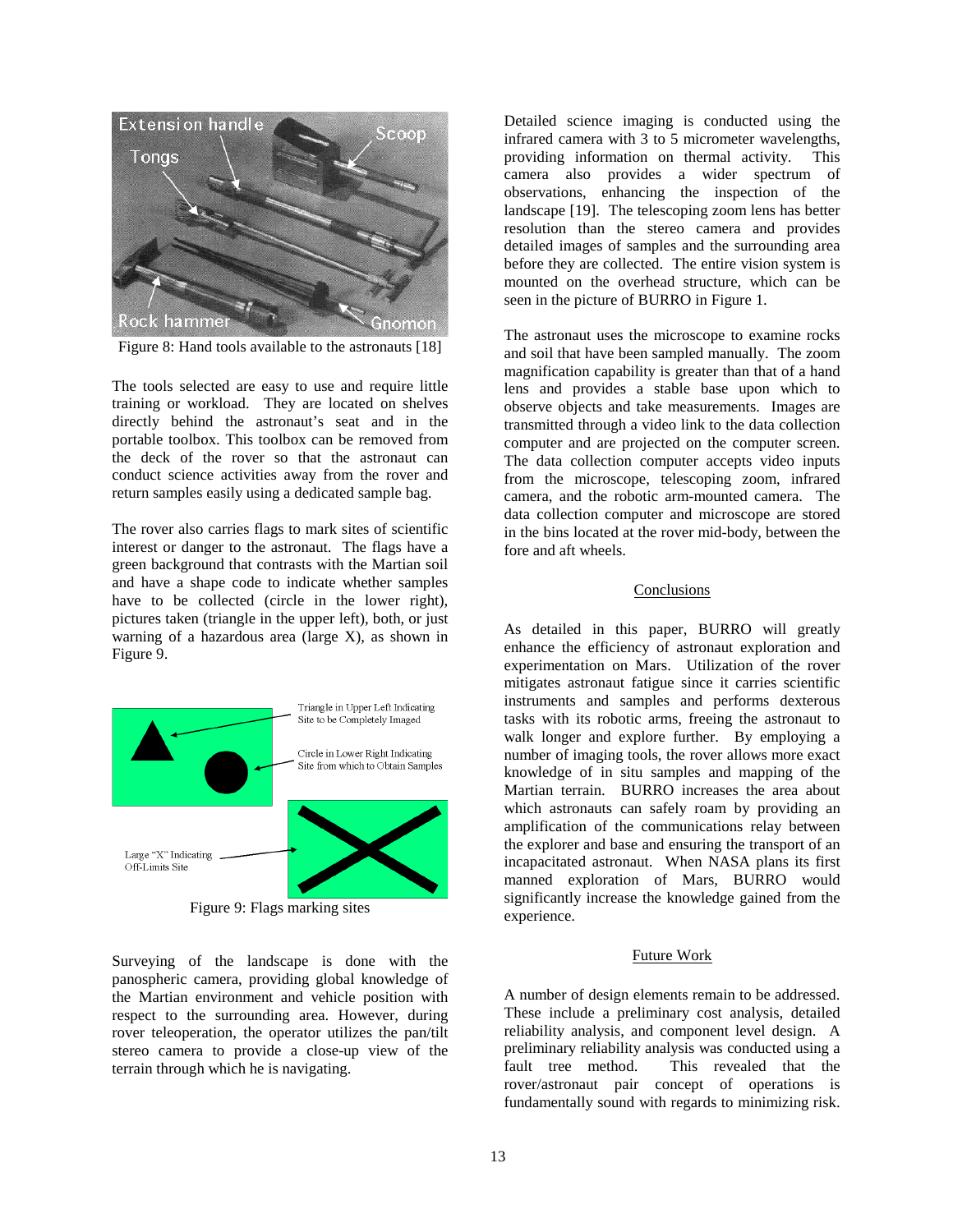However, a detailed reliability analysis should be conducted upon completion of the component level design.

The next logical step in the design process should include the construction of a test vehicle for research operations on Earth. The rover subsystems outlined in this paper could then be implemented and analyzed. This rover testbed would validate the design concept and provide an experimental basis for future enhancements.

#### Acknowledgements

This work was completed as part of a graduate-level design course in the spring of 2001 taught by Dr. David Akin, Associate Professor of Aerospace Engineering and Institute for Systems Research, and Director of the Space Systems Laboratory. Members of the design team include: Yannick Penneçot and Melissa Turner, Systems Integration; Jamie Lennon, Rhiannon Peasco, and Juan Raymond-Santamaria, Electrical Systems; Jean-Pierre Chamoun, Paul Frontera, Erica Lieb, and Corinne Ségalas, Human Interfaces; and Michael Flanigan, David Hart, Nicolas Perriault, and Gregory Shoup, Structures and Mechanisms.

We would like to thank Rob Ambrose and Chris Culbert from NASA/Johnson Space Center for their invaluable input to this project.

We would also like to thank Glen Henshaw and Gardell Gefke for their comments, edits, and commiseration.

## Acronyms and Symbols

º degrees

|            | <b>BURRO Basic Utility Rover for Research Operations</b> |
|------------|----------------------------------------------------------|
| C          | Celsius                                                  |
| cm         | centimeter                                               |
| EVA        | extravehicular activity                                  |
|            | GDRD general design requirements document                |
| J          | joule                                                    |
| kg         | kilogram                                                 |
| km         | kilometer                                                |
| km/h       | kilometer per hour                                       |
| <b>LCD</b> | liquid crystal display                                   |
| m          | meter                                                    |
| mm         | millimeters                                              |
| N          | Newton                                                   |
|            | NASA National Aeronautics and Space                      |
|            | Administration                                           |
| Nm         | Newton meter                                             |

| <b>PLSS</b> | primary life support system |
|-------------|-----------------------------|
| rpm         | rotations per minute        |
| <b>WBB</b>  | warm battery box            |
| Wh          | Watt hour                   |

### References

[1] Wade, Marc. Apollo LRV, April 27, 2001. <http://www.friendspartners.org/mwade/craft/apololrv.htm>.

[2] Carr, Michael H. "Mars". The New Solar System, Fourth Edition. Ed. J. Kelly Beatty, Carolyn Collins Petersen, and Andrew Chaikin. Cambridge: Sky Publishing Corporation, 1999.

[3] Rheonetic Magnetic Fluids and Systems – Products: Magneto-Rheological Fluids. Lord Corporation. April 30, 2001. <http://www.mrfluid.com/fluid\_begin.htm>.

[4] Bekker, M. G. Introduction to Terrain-Vehicle Systems. Ann Arbor: The University of Michigan Press, 1969.

[5] Lithium-Ion. Eagle-Pitcher Technologies, LLC. March 22, 2001. <http://www.tech.epcorp.com/ pwrsubsys/li-ion.htm>.

[6] Questions and Answers for Mars Team Online: Thermal Control System. Mars Team Online. April 12, 2001. <http://quest.arc.nasa.gov/mars/ask/aboutrover/Keeping\_Rover\_Warm.txt>.

[7] Schmandt, Christopher. Voice Communications<br>With Computers. New York: Van Nostrand New York: Van Nostrand Reinhold, 1994.

[8] DeMori, Renato. Spoken Dialogues With Computers. San Diego: Academic Press, 1998.

[9] Klevens, R. and R. Rodman. Voice Recognition. Norwood: Artech House, Inc., 1997.

[10] Beugelsdijk, T. and P. Phelan. Controlling Robots With Spoken Commands. Los Alamos National Laboratory, 1997.

[11] NASM – Apollo to the Moon. National Air and Space Museum. April 12, 2001 <http://www.nasm.edu/galleries/attm/atmimages/99- 15216-9.f.jpg>.

[12] Lennon, Jamie and Ella Atkins. "Color-Based Vision Tracking for an Astronaut EVA Assist